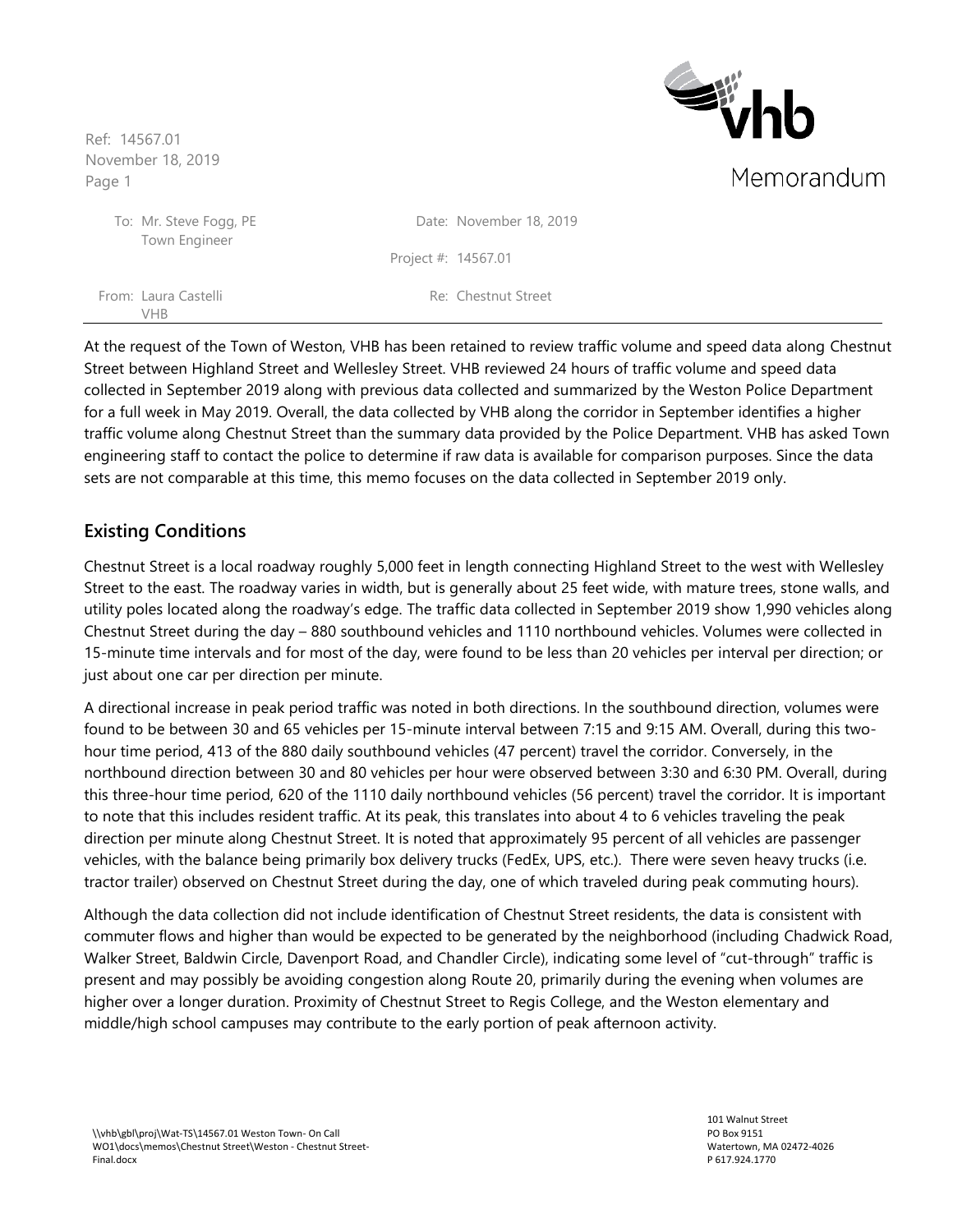Ref: 14567.01 November 18, 2019 Page 2



Memorandum

Travel speeds were also collected along Chestnut Street, with the 85<sup>th</sup> percentile travel speed registering at 32 mph in the southbound direction and 35 mph in the northbound direction. Given the width of the roadway, the geometry along the corridor, and the residential nature of Chestnut Street, travel speeds are well in excess of what should be expected.

The attachments to this memorandum provide the raw traffic and speed data.

# **Considerations**

There are several options to alleviate concerns about speeding and traffic volume along Chestnut Street that the town can consider. In addition to the options discussed below, VHB suggests the town contact MassDOT to request they address potential safety and congestion issues at the intersection of Route 20 and Highland Street that may be contributing to the conditions along Chestnut Street. The town should also continue to work with MassDOT to progress improvements at Route 20/Wellesley Street and potential traffic signal improvements at Route 20/School Street. Route 20 is designated state highway and maintaining access and operations along this facility will be critical in mitigating potential traffic issues along the local roadway network as traffic volumes in the region continue to grow. The town may also consider working with Waze to eliminate Chestnut Street from their service application. However, it is noted that once drivers discover a route, they are not likely to depart from that route solely because it is eliminated from the application.

### **Option 1 – Discontinuing Chestnut Street**

The most effective solution for addressing traffic volume and speed would be to discontinue Chestnut Street in the vicinity of 88 Chestnut Street. This would split Chestnut Street into two smaller cul-de-sacs, similar to other streets located throughout the town. The southern portion of Chestnut Street and Chadwick Road would have access via Wellesley Street, while the northern portion of Chestnut Street, Chandler Circle, and Davenport Road would have access via Highland Street to Route 20. In this scenario, the town may want to consider whether one portion of Chestnut Street should be renamed. If this option is chosen, the closure should be constructed of a mountable material to facilitate emergency response, as the primary response route would be via Route 20.

### **Option 2 – Time-of-Day Turn Restrictions**

The town can consider time-of-day turn restrictions to/from Chestnut Street along both Wellesley Street and Highland Street. Turn restrictions may include:

- No right-turn 7 AM to 9 AM posted on Highland Street northbound at Chestnut Street
- No left-turn 7 AM to 9 AM posted on Highland Street southbound at Chestnut Street
- No right-turn 7 AM to 9 AM posted on Chestnut Street at Wellesley Street
- No left-turn 3 PM to 6 PM posted on Wellesley Street northbound at Chestnut Street